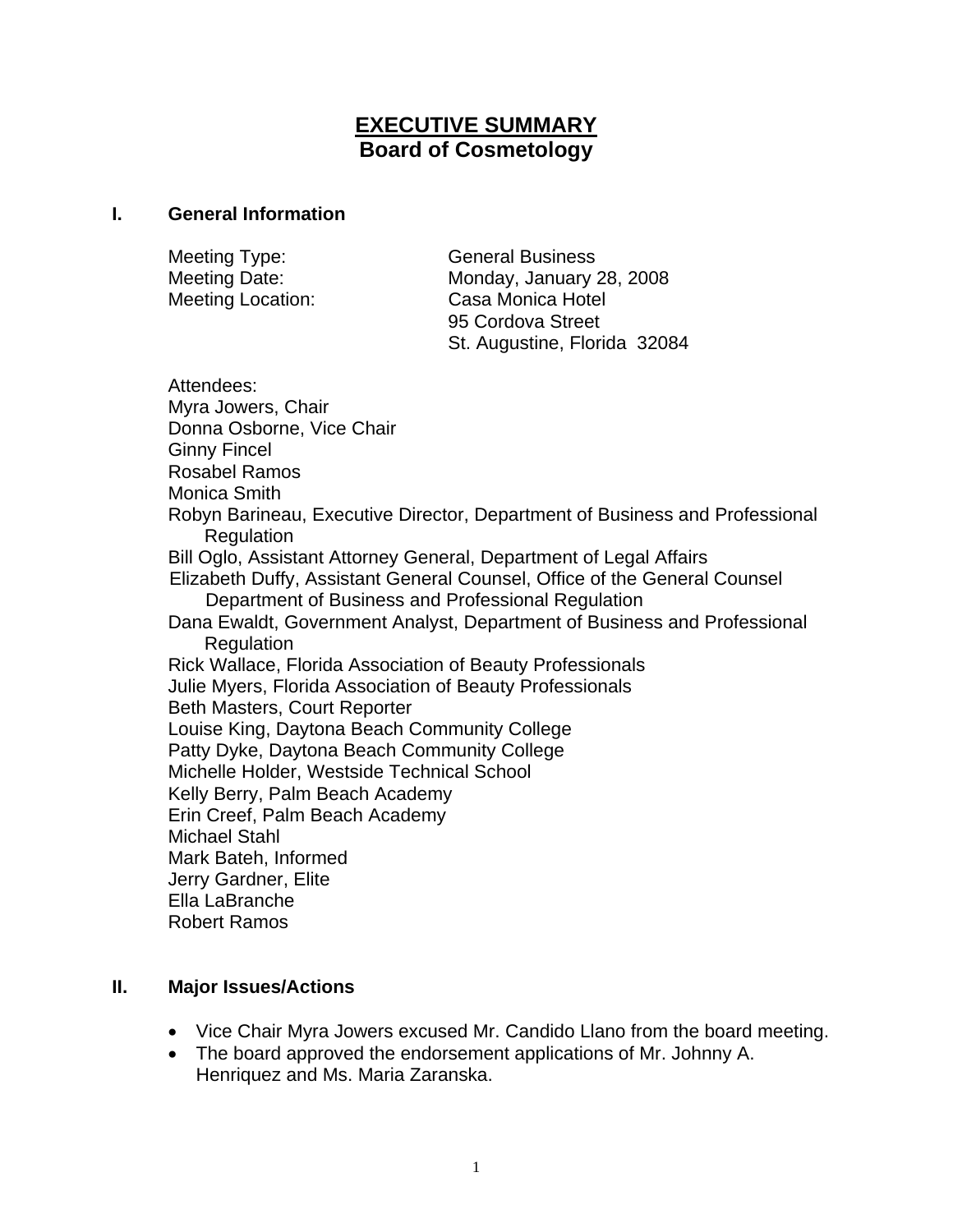- The board approved four hair braiding course applications, denied two body wrapping course applications, approved two body wrapping course applications, approved one initial HIV/AIDS course application, approved five continuing education provider applications, denied two continuing education course applications, and approved 18 continuing education course applications.
- After presenting 38 disciplinary cases for the board's consideration, Ms. Elizabeth Duffy, Assistant General Counsel, provided her Prosecuting Attorney's Report and reported that as of January 7, 2008, there were 195 cosmetology cases in the legal section.
- Mr. Rick Wallace, Florida Association of Beauty Professionals (FAB), informed the board that FAB is currently working with Representative Jennifer Carroll to reach some compromises on HB415. He added that increasing the educational hours for a cosmetology from 1,200 to 1,800 when the national average is 1,500 hours is a substantial increase. Mr. Wallace informed the board that FAB supports the educational hour increase for nail technicians from 240 to 350 hours and for facial specialists from 260 to 600 hours. He indicated that the proposed hair technician license is not supported by the industry or by FAB. Mr. Wallace mentioned the suggested proposal to allow Florida cosmetology students who are within 100 educational hours from completing their cosmetology training to apply to the department for examination to expedite the examination process for students. This allowance would also eliminate the supervised practice exception rule as students would only be allowed to work when licensed. Ms. Michelle Holder, Westside Technical School, agreed that 1,500 educational hours would be an adequate amount for a cosmetology license. Ms. Erin Creef, Palm Beach Academy, expressed her support of the proposed hair technician license. Vice Chair Donna Osborne added that she does not believe that the National Cosmetology Association supports the proposed hair technician license.
- The board agreed not to pursue development of Rule 61G-22, Florida Administrative Code, School Curriculum Performance Based Learning – Minimal Competency and Service, at this time. With the filing of HB415 and the potential future development of all rules relating to this legislation, the board agreed to wait to see if this bill is approved before scheduling any rule development workshops.
- Ms. Robyn Barineau, Executive Director, mentioned the department's document imaging project that will streamline the handling of all the department's applications.
- Ms. Barineau informed the board of the following meeting dates and locations: -Sunday, April 13, 2008 – Orlando -Monday, July 28, 2008 – Orlando -Monday, October 13, 2008 – Ocala
- The board discussed the use of Brazilian Keratin treatments as requested by two emails from Ms. JoAnn Durand and Mr. Marc Finer. The writers inquired whether or not Florida salons could use these treatments as they have some